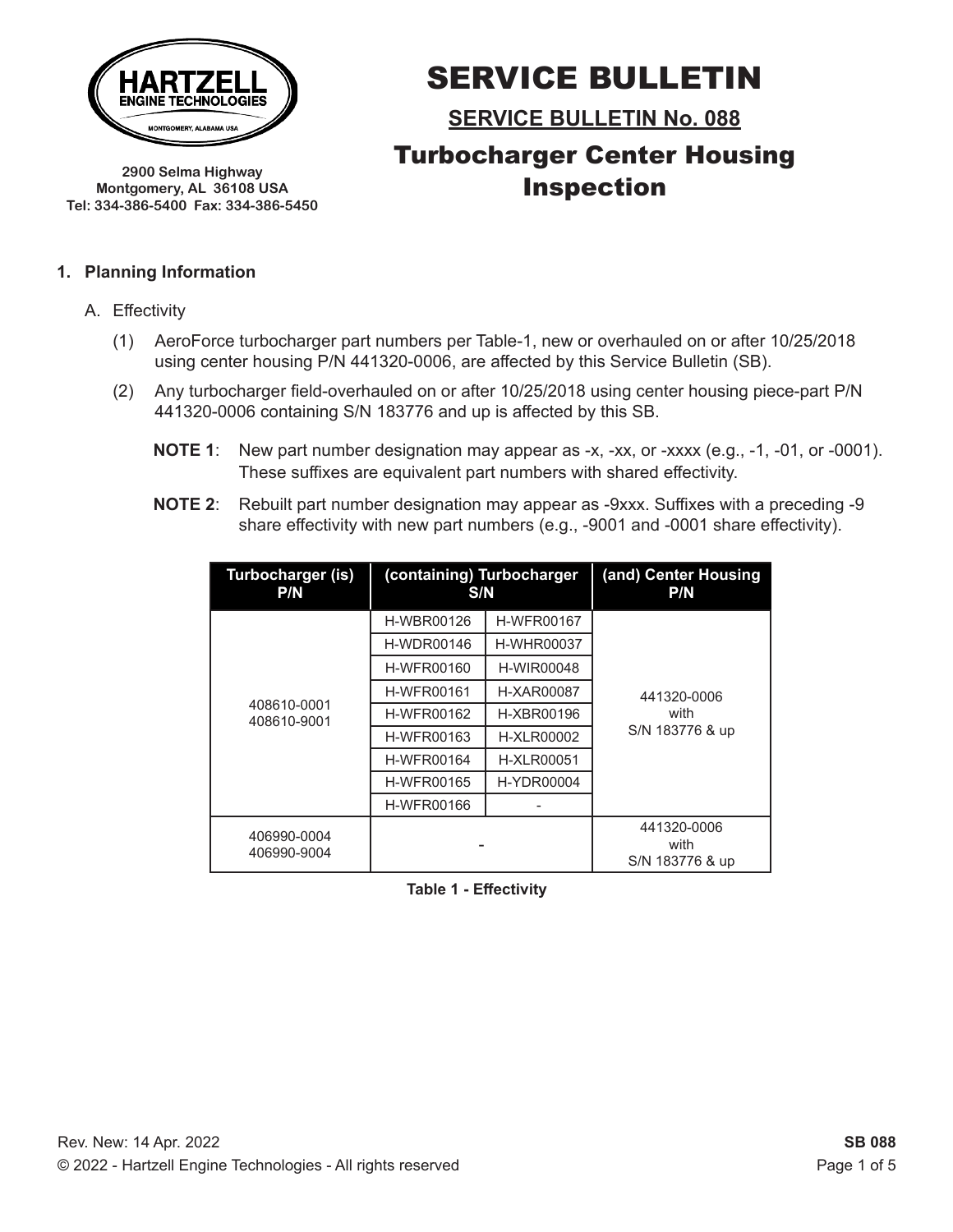### **SERVICE BULLETIN No. 088**

## Turbocharger Center Housing Inspection

- **WARNING:** DO NOT USE OBSOLETE OR OUTDATED INFORMATION. PERFORM ALL INSPECTIONS OR WORK IN ACCORDANCE WITH THE MOST RECENT REVISION OF THIS SERVICE BULLETIN. INFORMATION CONTAINED HEREIN MAY BE SIGNIFICANTLY CHANGED FROM EARLIER REVISIONS. FAILURE TO COMPLY WITH THIS SERVICE BULLETIN OR THE USE OF OBSOLETE INFORMATION MAY CREATE AN UNSAFE CONDITION THAT MAY RESULT IN DEATH, SERIOUS BODILY INJURY, AND/OR SUBSTANTIAL PROPERTY DAMAGE. REFER TO THE AEROFORCE WEBSITE, WWW.AEROFORCE.AERO, FOR THE MOST RECENT REVISION LEVEL OF THIS SERVICE BULLETIN.
- B. Concurrent Requirements
	- (1) None
- C. Reason
	- (1) HET has discovered a condition that may cause interference between the turbocharger center housing and the wheel shroud on affected turbocharger models.
		- (a) This condition has the potential to allow cracks or fractures to form in the wheel shroud resulting in reduced wheel shroud durability.
	- (2) This SB is to advise the field of a known condition and to supply inspection criteria to identify affected turbocharger center housings.
- D. Description
	- (1) This Service Bulletin provides Instructions for Continued Airworthiness (ICA).
- E. Compliance
	- (1) Compliance with section 3.A of this SB is required at the next scheduled aircraft or engine inspection, whichever occurs first.
	- (2) Compliance with the Accomplishment Instructions is the terminating action for this SB.
- F. Approval
	- (1) FAA acceptance has been obtained on the technical data in this publication that affects type design.
- G. Manpower
- H. Three (3.0) man hours of labor are needed for removal, inspection, and replacement of the wheel shroud on affected turbocharger center housing(s).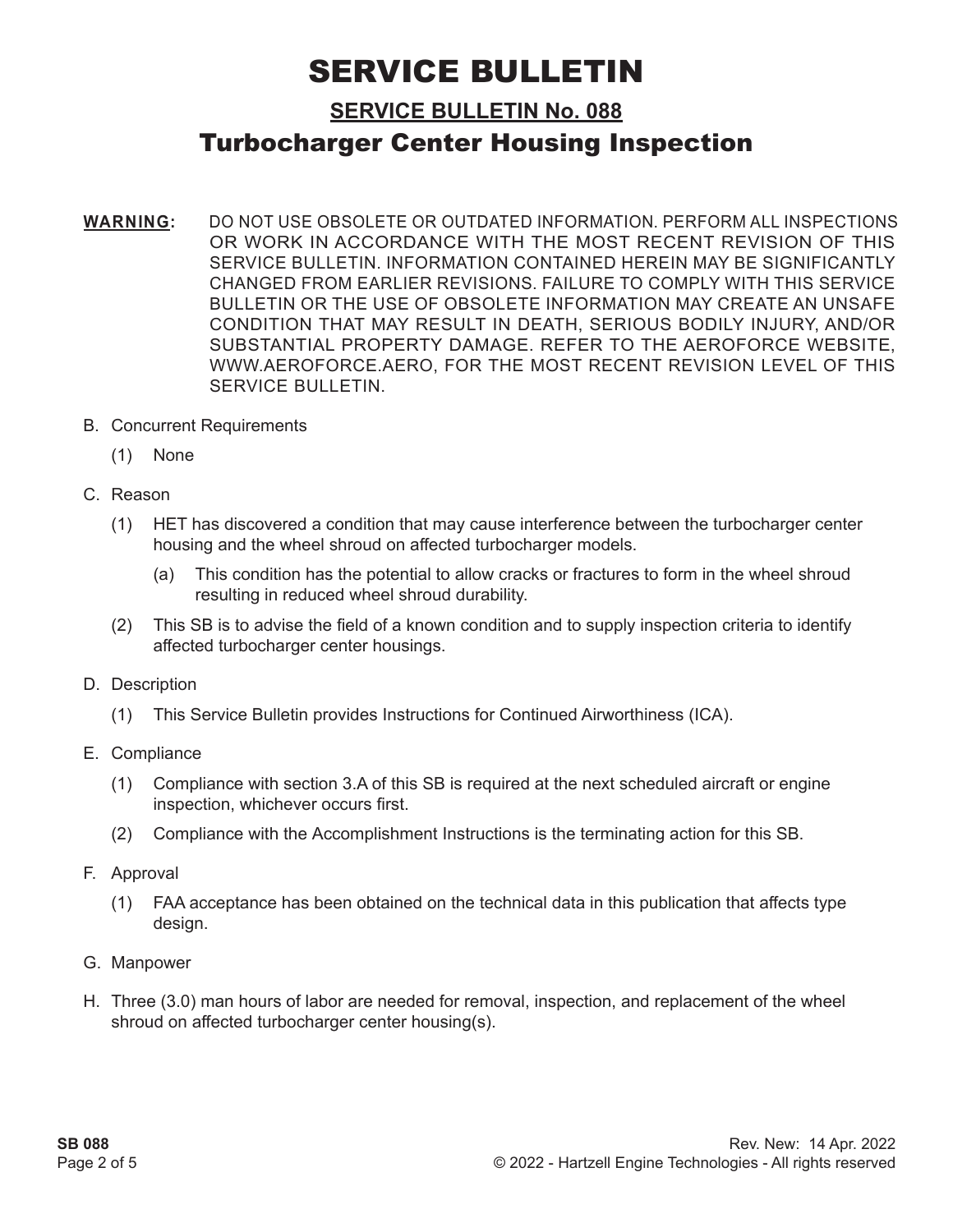### **SERVICE BULLETIN No. 088**

### Turbocharger Center Housing Inspection

- I. References
	- (1) Manual 400600-0000, HET Turbocharger Maintenance and Overhaul, Rev. D or later FAA approved revision.
	- (2) Applicable Aircraft Service Instructions or Maintenance Manual.
	- (3) Applicable Aircraft AFM or POH.
- J. Weight and Balance
	- (1) No Change

#### **2. Materials Required**

A. One new turbocharger center-housing wheel-shroud P/N 407657-0005 per affected turbocharger center housing.

#### **3. Accomplishment Instructions**

- **WARNING 1**: THIS PROCEDURE MUST BE PERFORMED BY COMPETENT AND QUALIFIED PERSONNEL WHO ARE FAMILIAR WITH THE AIRFRAME AND ENGINE SYSTEM MAINTENANCE. FAILURE TO DO SO MAY RESULT IN PHYSICAL INJURY, EQUIPMENT DAMAGE AND/OR ECONOMIC LOSS.
- **WARNING 2:** DO NOT USE OBSOLETE OR OUTDATED INFORMATION. PERFORM ALL INSPECTIONS OR WORK IN ACCORDANCE WITH THE MOST RECENT REVISION OF THIS SERVICE BULLETIN. INFORMATION CONTAINED HEREIN MAY BE SIGNIFICANTLY CHANGED FROM EARLIER REVISIONS. FAILURE TO COMPLY WITH THIS SERVICE BULLETIN OR THE USE OF OBSOLETE INFORMATION MAY CREATE AN UNSAFE CONDITION THAT MAY RESULT IN DEATH, SERIOUS BODILY INJURY, AND/OR SUBSTANTIAL PROPERTY DAMAGE. REFER TO THE AEROFORCE WEBSITE FOR THE MOST RECENT REVISION LEVEL OF THIS ALERT SERVICE BULLETIN, WWW.AEROFORCE.AERO.
- **CAUTION:** REFER TO THE APPLICABLE MANUFACTURER'S MAINTENANCE MANUALS OR SERVICE INSTRUCTIONS TO GAIN ACCESS TO THE AIRFRAME OR TURBOCHARGER. IN ADDITION, ANY PREFLIGHT OR IN-FLIGHT OPERATIONAL CHECKS REQUIRE USE OF THE APPROPRIATE AFM OR POH.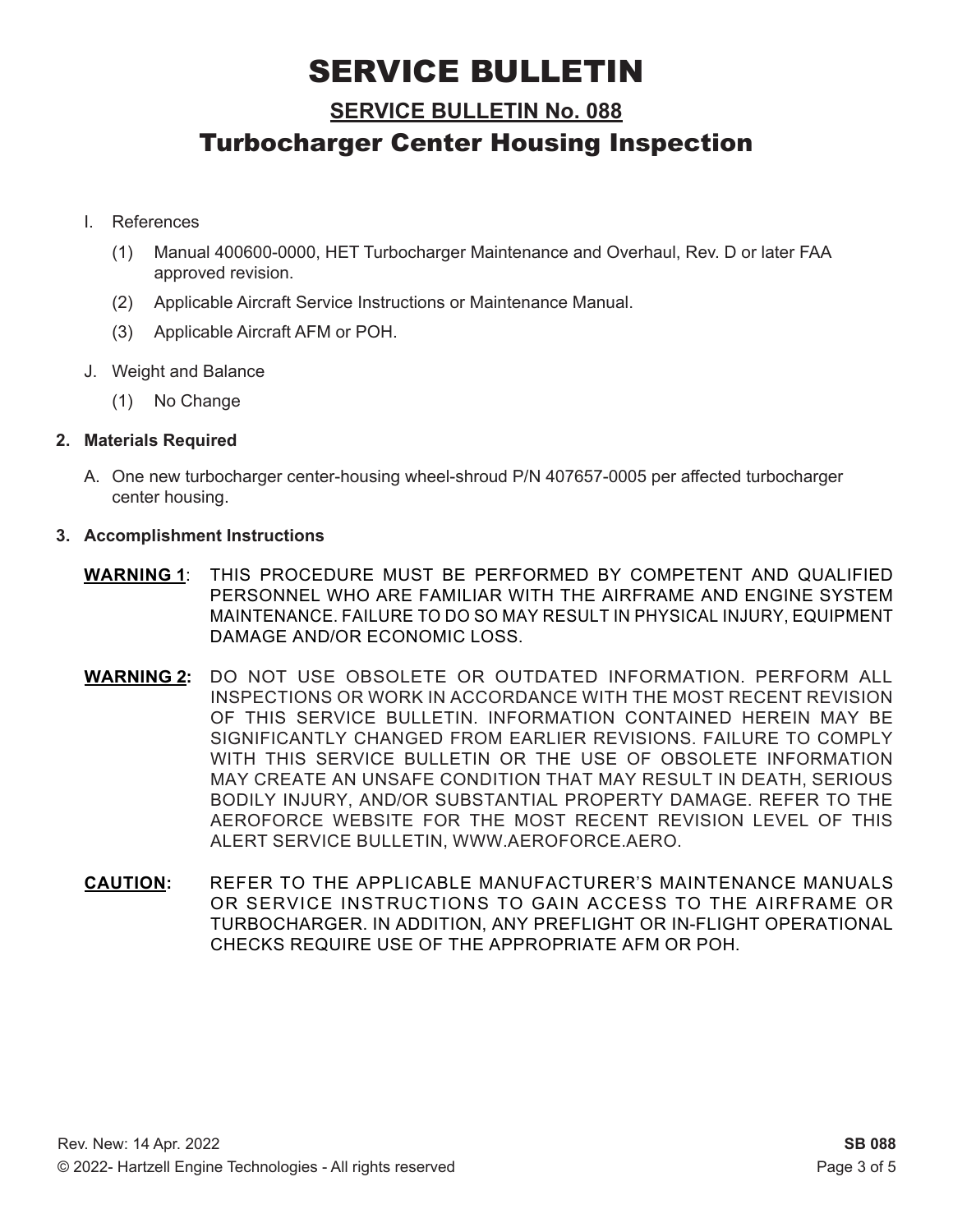**SERVICE BULLETIN No. 088**

## Turbocharger Center Housing Inspection

#### A. Inspection

- (1) If previous compliance cannot be verified through aircraft or engine maintenance records, use the same references to determine if an affected turbocharger has been installed. Refer to section 1.A, Effectivity.
- (2) If effectivity of the turbocharger cannot be established using aircraft or engine maintenance records, utilize the applicable aircraft engine maintenance manual to gain access to the turbocharger and inspect the turbocharger P/N and S/N against criteria found in section 1.A of this SB.
	- (a) If the turbocharger **is** affected, utilize the applicable aircraft maintenance manual to gain access to and remove the turbocharger center housing oil drain line from (lower) flange. Inspect the turbocharger center housing P/N and S/N against criteria found in section 1.A of this SB. (See Figure-1 for serial number illustration)
		- 1) If the turbocharger center housing **is** affected per section 1.A, continue to 3.B., Corrective Action.
		- 2) If the turbocharger center housing is **not** affected per 1.A, reinstall oil drain reservoir onto the turbocharger center housing lower port per applicable aircraft/engine maintenance manual and continue to 3.C. - Return to Service.
	- (b) If the turbocharger P/N is **not** affected per section 1.A, continue to 3.C., Return to Service.

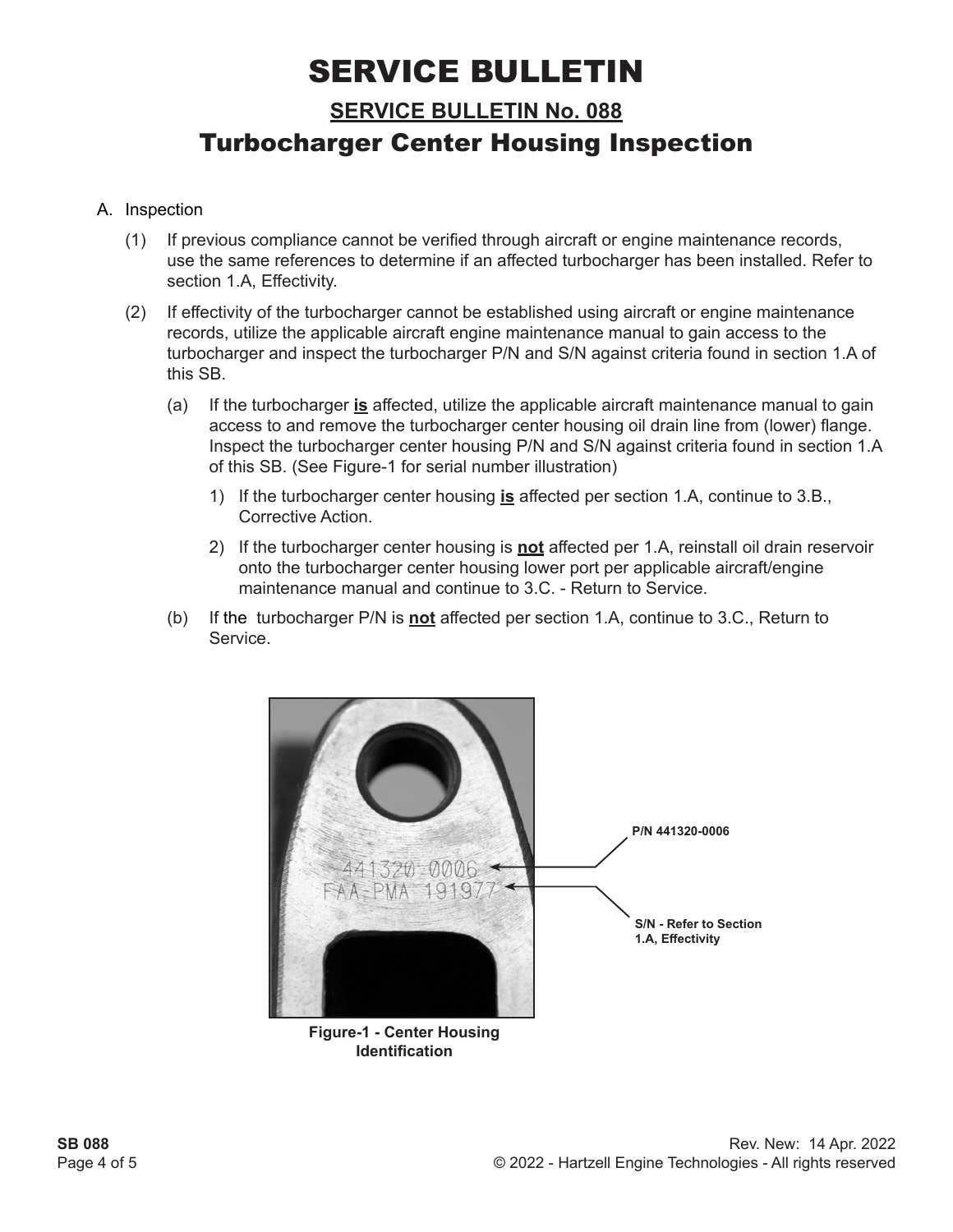## **SERVICE BULLETIN No. 088** Turbocharger Center Housing Inspection

- B. Corrective Action
	- **NOTE:** HET requires that turbocharger repair be accomplished by an FAA certificated repair station (or foreign equivalent) or certificated A & P mechanic experienced in servicing turbocharger systems utilizing the turbocharger overhaul manual, HET P/N 400600-0000 Rev. D or later FAA approved revision.
	- (1) Remove and discard wheel shroud P/N 407657-0002 in accordance with HET's Turbocharger Maintenance and Overhaul Manual P/N 400600-0000 Rev. D or later FAA approved revision.
	- (2) Install a new wheel shroud P/N 407657-0005 in accordance with HET's Turbocharger Maintenance and Overhaul Manual P/N 400600-0000 Rev. D or later FAA approved revision. Continue to 3.C., Return to Service.
- C. Return to Service
	- (1) Close all access doors and covers opened to gain access to the turbocharger in accordance with applicable airframe and/or engine maintenance manual.
	- (2) Perform the recommended turbocharger operational tests in accordance with the aircraft AFM or POH.
- D. Maintenance Record
	- (1) Make an appropriate logbook entry noting compliance with this Service Bulletin.

#### **4. Contact Information**

- A. Contact HET Product Support for all communications regarding the technical content of this Service Bulletin.
	- (1) Phone +1.334.386.5400 (Option 2)
	- (2) Fax +1.334.386.5450
	- (3) E-mail at techsupport@hartzell.aero
	- (4) Address

Hartzell Engine Technologies LLC - ATTN: Product Support 2900 Selma Highway Montgomery, AL 36108 USA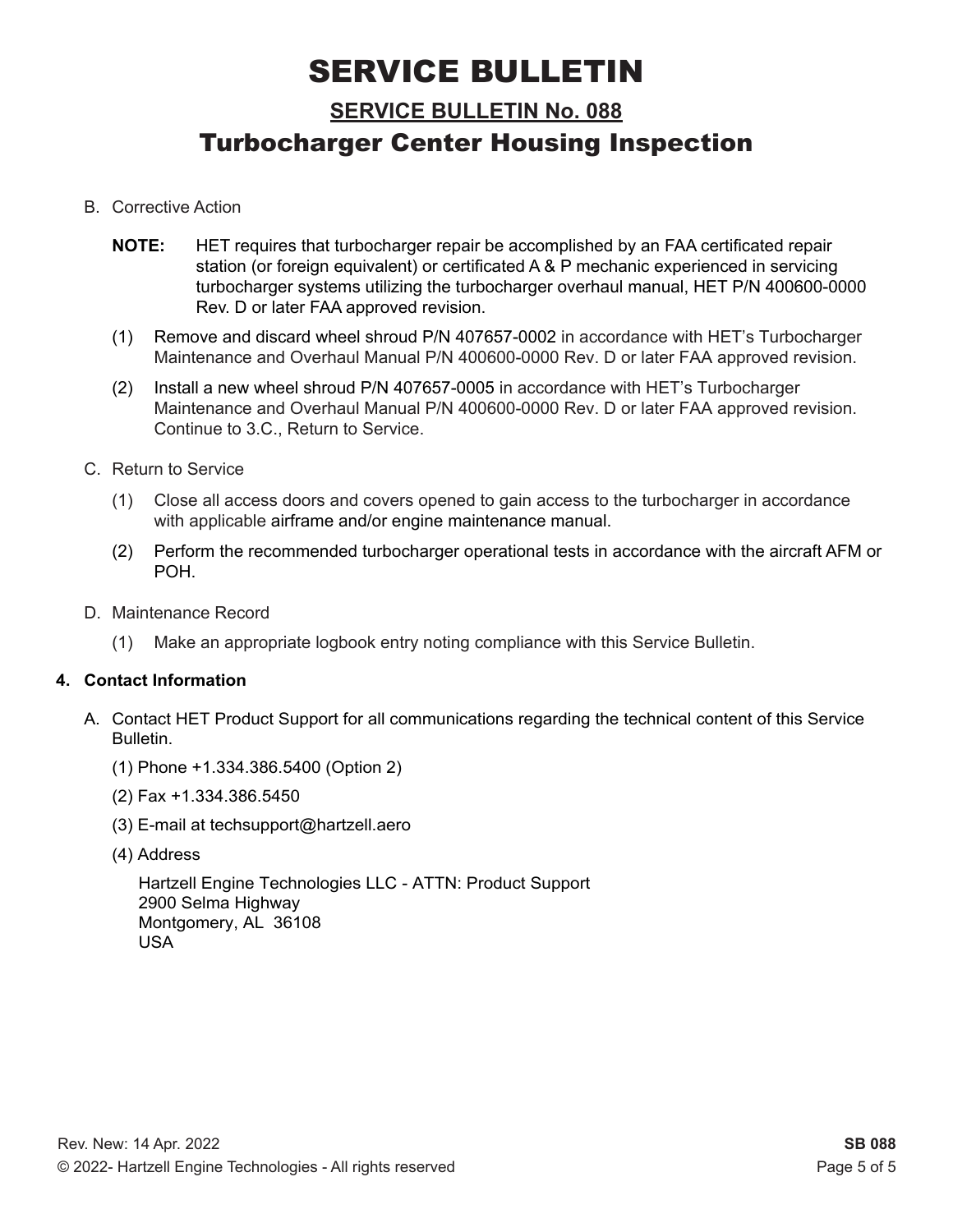# **Service Bulletin Appendix**

#### Service Bulletin No. 088

### **Turbocharger Center Housing Inspection**

#### **1. Eligibility:**

- A. AeroForce turbocharger part numbers per Table-1 of SB-088, new or overhauled on or after 10/25/2018 using center housing P/N 441320-0006.
- B. Any turbocharger field-overhauled on or after 10/25/2018 using center housing piece-part P/N 441320-0006 containing S/N 183776 and up is affected.

#### **2. Commercial Assistance Program:**

The following will be provided with the submission of a completed Service Bulletin (SB) 088 Claim Form, copies of invoices showing breakdown of material and labor charges, and log book entries. **Any commercial assistance or other consideration shall expire twelve (12) calender months from the original published date of Service Bulletin No. 088.**

- A. Required material listed in section 2 of SB 088.
- B. Labor for inspection, removal, & installation compliance with SB 088 on an affected turbocharger CHRA will be paid at a shop rate of \$85 per hour, not to exceed US\$255 per affected turbocharger.
	- (1) Up to Three (3.0) man hours of labor are needed for removal, inspection, and replacement of the wheel shroud on affected turbocharger center housing(s).

#### **3. Commercial Assistance ADMINISTRATION:**

- A. Complete the Service Bulletin SB 088 Claim Form attached to this appendix.
	- (1) Mail, e-mail, or fax the SB 088 Claim Form to the attention of Product Support as indicated on the Service Bulletin Claim Form.
- B. Upon receipt of the Service Bulletin Claim Form, Hartzell Engine Technologies LLC HET will:
	- (1) Ship the required material in accordance with section 2 (HET parts) to the service provider indicated.
	- (2) The service provider must return proof of service within thirty (30) days or the service provider shall be invoiced for the HET supplied materials.
- C. For labor and parts listed in section 2:
	- (1) Aircraft/engine service facility or owner must submit an invoice up to the amount specified in section 2, copies of logbook entries, and a completed SB 088 Claim Form for reimbursement (*May be a copy of the original form provided*).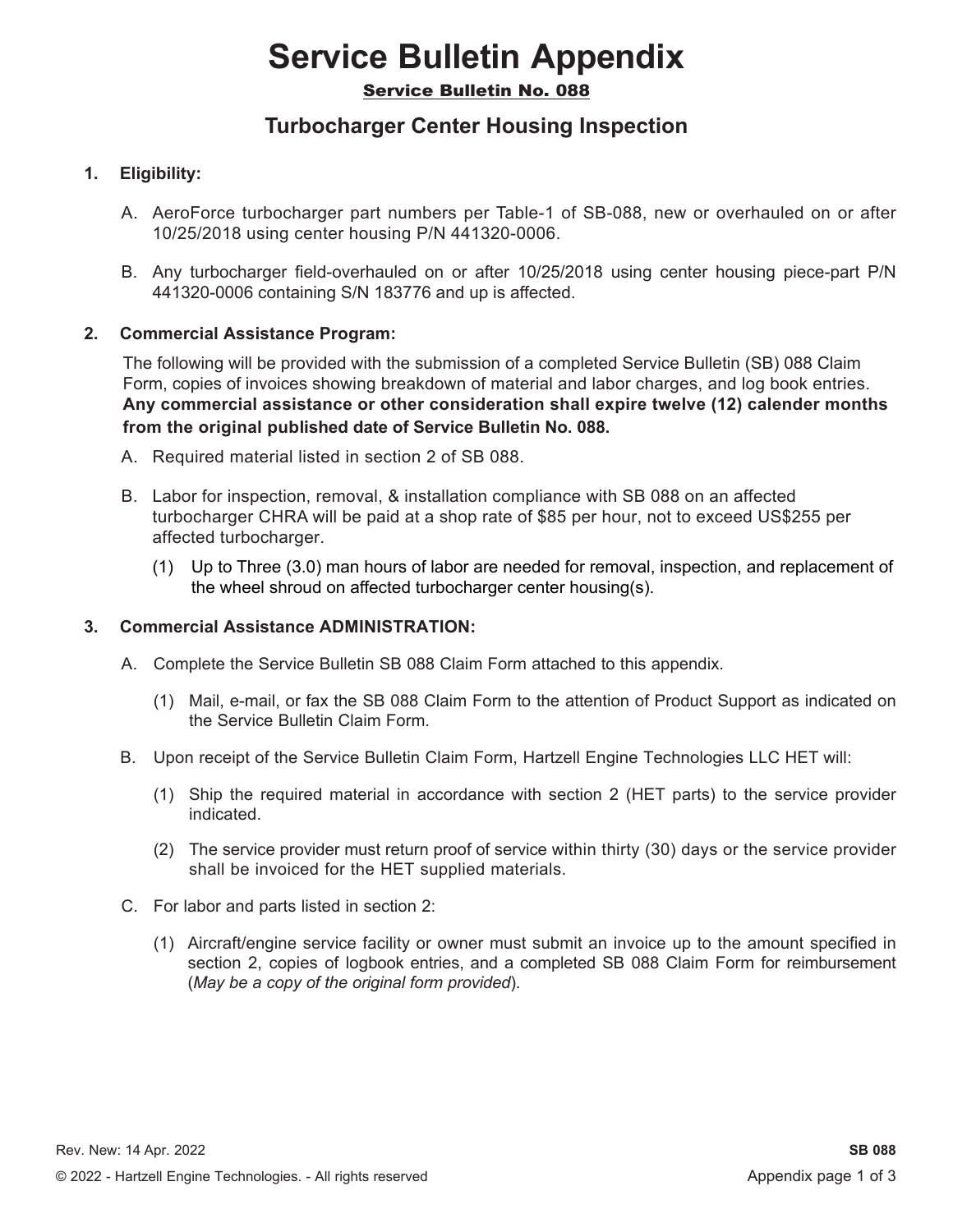# **Service Bulletin Appendix**

Service Bulletin No. 088

### Alternator Drive-End Bearing Replacement

#### **4. WARRANTY STATEMENT:**

- A The sole warranty for the actions of SB 088 are contained in the HET Limited Warranty Policy issued with the purchase of each new/overhauled alternators (see terms and conditions therein).
- B. Commercial assistance may apply as stated in this Appendix.
- C. Issuance of SB 088 in no way constitutes an implied or expressed warranty of any kind.
- D. This publication does not imply or state any responsibility for the workmanship of any person or entity performing work or maintenance on the engine or aircraft electrical system.

#### **5. CONTACT INFORMATION:**

- A. Contact HET Product Support for all communications regarding the technical content of this Service Bulletin.
	- (1) Phone +1.334.386.5400 (Option 2)
	- (2) Fax +1.334.386.5410
	- (3) E-mail at techsupport@Hartzell.aero
	- (4) Address

Hartzell Engine Technologies LLC 2900 Selma Highway, Montgomery, AL 36108 USA